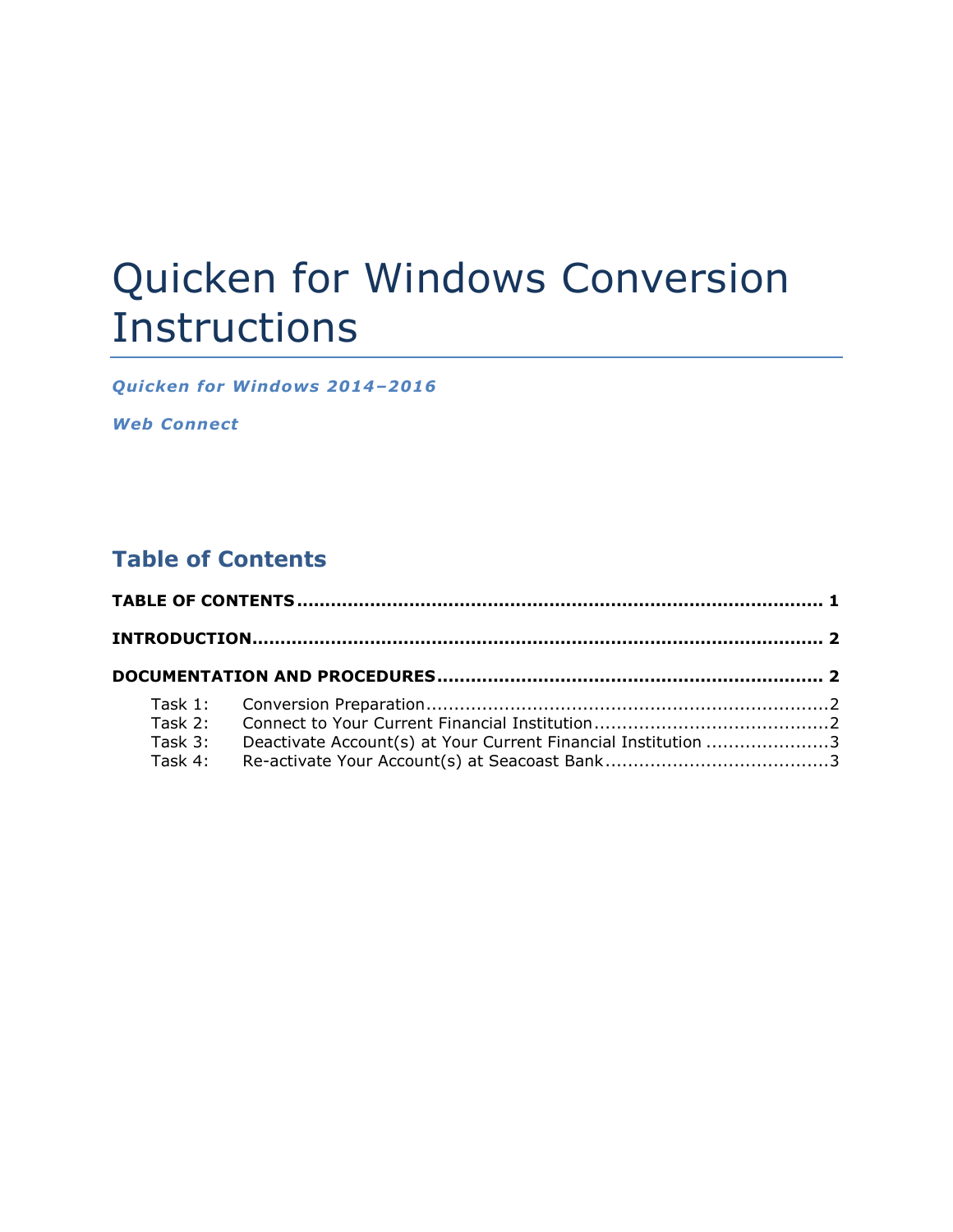

# **Introduction**

As your current financial institution completes its system conversion to *Seacoast Bank,* you will need to modify your Quicken settings to ensure the smooth transition of your data. To complete these instructions, you will need your **User ID and Password** for the current financial institution and *Seacoast Bank* websites.

It is important that you perform the following instructions exactly as described and in the order presented. If you do not, your service may stop functioning properly. This conversion should take 15–30 minutes.

**NOTE:** This update is time sensitive.

## **Documentation and Procedures**

#### Task 1: **Conversion Preparation**

- 1. Backup your data file. For instructions to back up your data file, choose **Help** menu > **Search**. Search for *Backing Up Your Data* and follow the instructions.
- 2. Download the latest Quicken Update. For instructions to download an update, choose **Help** menu > **Search**. Search for *Update Software* and follow the instructions.

## Task 2: **Connect to Your Current Financial Institution.**

- 1. Log in to your current financial institution and download your Quicken Web Connect file.
- 2. Click **File** > **File Import** > **Web Connect File**.
- 3. Repeat this step for each account (such as checking, savings, credit cards, and brokerage) that you use for online banking or investing.
- 4. If new transactions were received from your connection, accept all new transactions into the appropriate registers.

**NOTE:** If you need assistance matching transactions, choose **Help menu > Quicken Help**. Search for **Matching Transactions** and follow the instructions.